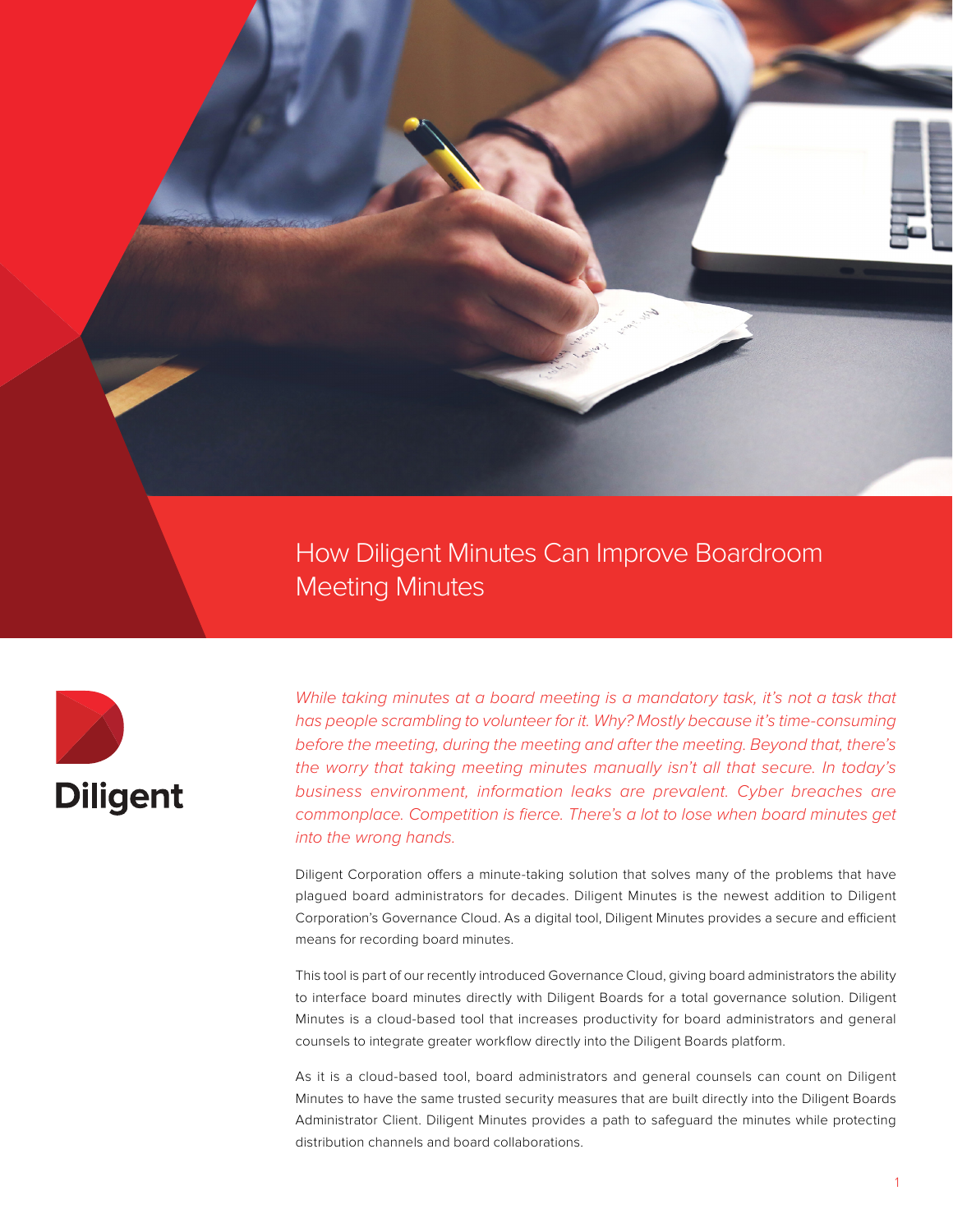#### **Why Is It Essential to Take Accurate Board Minutes?**

There's no standardized template or format for taking board minutes. While it's nice to have a little flexibility, boards have to document specific things in the minutes. Board directors and others rely on board minutes to serve various purposes.

Minutes stand as an official record of the board's actions and decisions. One reason that boards document the discussions in meetings is that the information contained in the minutes serves as a record for measuring the corporation's progress against its strategic planning.

Preserving board minutes is part of a board director's fiduciary duties because the record stands as proof of how the board made decisions in keeping with the best interests of the corporation.

Minutes offer legal protection for corporations in several ways. Board minutes are considered legal documents by the IRS, auditors and the courts. The information contained in the board minutes supports any questions that may arise regarding tax returns.

If board actions are ever called into question in a court of law, judges will consider whether the board made a responsible effort to document the facts of the meeting. By the time a matter gets to court, a judge would consider anything that's missing from the minutes not to have happened at all.

These issues clearly demonstrate why minutes must be accurate, timely and secure.

*Preserving board minutes is part of a board director's fiduciary duties because the record stands as proof of how the board made decisions in keeping with the best interests of the corporation.*

## **What's the Problem With the Way We've Always Done It?**

In the past, boards have found a few tools like word processing programs and audio recording devices to make minute taking more efficient. Some corporations may even be taking minutes using paper and pen. Each of these processes shares a lot of the same problems.

To start, the writing takes so long that important issues may get lost in the mix, never making it into the board minutes. Time gets away from the board administrator who prepares the minutes for board approval, and there can be a long lag between the meeting and the completion of the minutes. There's also the possibility of another lag in finding time to send the minutes out to the board directors for review. Every elongated space of time presents an opportunity for something important to be left out of the minutes.

But boards no longer have to do things the way they've always done them. Diligent Minutes is a purpose-built solution that erases the problems and inconsistencies that manual minute taking creates.



### **What Is Diligent Minutes and Why Does Our Board Need It?**

Diligent Minutes is a cloud-based, minute-taking program that our designers built with accuracy, efficiency and security in mind. Many of the processes are automated, which reduces the need to duplicate and saves time.

Diligent Minutes expedites every minute-taking step, from creating the template, to adding dates, locations and attendees, to creating action items and getting approvals.

Diligent Minutes is intuitive and easy to use, which means that board administrators will be able to listen to discussions more intently and capture all of the important details of the meeting. Accurate details shield boards against long and potentially expensive litigations.

Once a board administrator experiences Diligent Minutes, it will be difficult to ever go back to manual minute taking.

## **How Does Diligent Minutes Work?**

Diligent Minutes has a preset platform that board administrators can change and customize according to their needs. Board administrators can pull the entire board book or just part of it into Diligent Minutes using just a click. They can also take minutes from scratch, if needed.

The software automatically pulls in pertinent information, such as the name of the organization and the date, time and location of the meeting.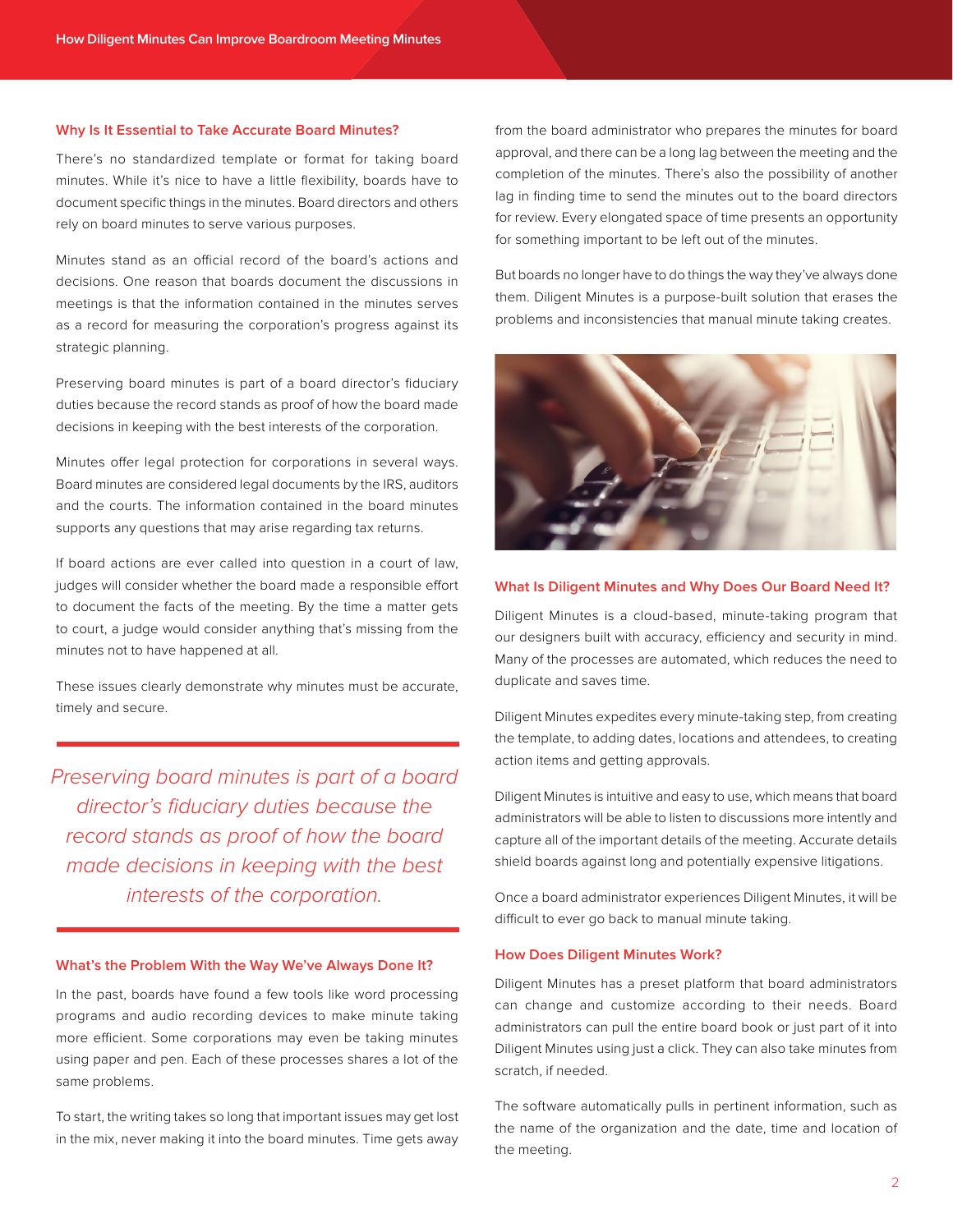The software also has a function that allows a user to import a company logo onto the board minutes so the minutes have a professional appearance.

The program even automatically populates the names of the attendees and their email addresses. Board administrators can add names to the minutes even if they don't have an email address for someone. If a board director is a no-show, the minute-taker can easily click on the "x" and delete them from the attendee list. Minute-takers can add in unexpected or late-arriving board directors to the section for attendees in seconds, even after the meeting has started.

When the board chair calls the meeting to order, the minute-taker simply clicks on the button labeled "take minutes" and the software will record the time that the meeting started.

## **How Can I Customize Diligent Minutes to Meet My Needs?**

The developers at Diligent cast a critical eye in viewing how board administrators take minutes during meetings. Board administrators have told us that minute taking isn't necessarily sequential. They often need to bounce around the form, pulling in information from board reports, board books and other sources. Minute-takers wanted some ability to be able to customize their headings and to move things around as they needed to while meetings were in progress. The software developers at Diligent Corporation designed useful solutions.

Diligent Minutes stores electronic folders at the top of the screen. A minute-taker can move contents from a folder into the minutetaking template and share them with attendees in seconds.

The program can prepopulate sections based on the agenda for a board book. It has sections for each item for new and unfinished business and more. Minute-takers can add or delete sections at will. They can even drag and drop them to reorder them as necessary. The software gives minute-takers the ability to add headings for the topics, relabel headings and edit sections using a click or two.

Each section displays as a horizontal tab. The sections are textbased; minute-takers can simply type information about board actions and decisions right into the appropriate section. Minutetakers can easily expand and collapse sections during the meeting to access other areas of the minute-taking software quickly and easily.

With Diligent Minutes, there's no more fumbling around, jostling papers and scrambling to find a report or document for a particular part of the meeting because everything is right at the minutetaker's fingertips.



The structure of the program makes moving around the form easy, which is a time-saver for minute-takers during a meeting. The maneuverability and ease of use ensure that minute-takers can quickly distribute important documents during the meeting while keeping their eyes and ears on important board discussions and taking notes. Diligent Minutes greatly reduces the risk of human error in leaving out important details of the meeting because of a fast-paced meeting.

Another useful feature of Diligent Minutes is that it AutoSaves the minutes after certain intervals of time, so that nothing gets lost if the administrator forgets to save the minutes manually.

*Minute-takers wanted some ability to be able to customize their headings and to move things around as they needed to while meetings were in progress.*

# **How Does Diligent Minutes Help Board Directors With Accountability?**

Board minutes are more than a tool for recording the board's discussions. Minutes stand as a record of actions that the board agreed to take. One of the many challenges that minute-takers face is keeping track of the agreed-upon actions and who agreed to perform those actions, as well as following up to make sure that board directors complete their assigned tasks.

It's immensely time-consuming to track down each person who agreed to follow up on tasks. The board administrator must monitor the task list and manually keep track of completed tasks. This entails typing out individual emails to various board directors reminding them of their tasks. As responses come in, it's time to create another task on the "to do" list. The administrator can mark the task as complete or schedule another reminder to send out yet another